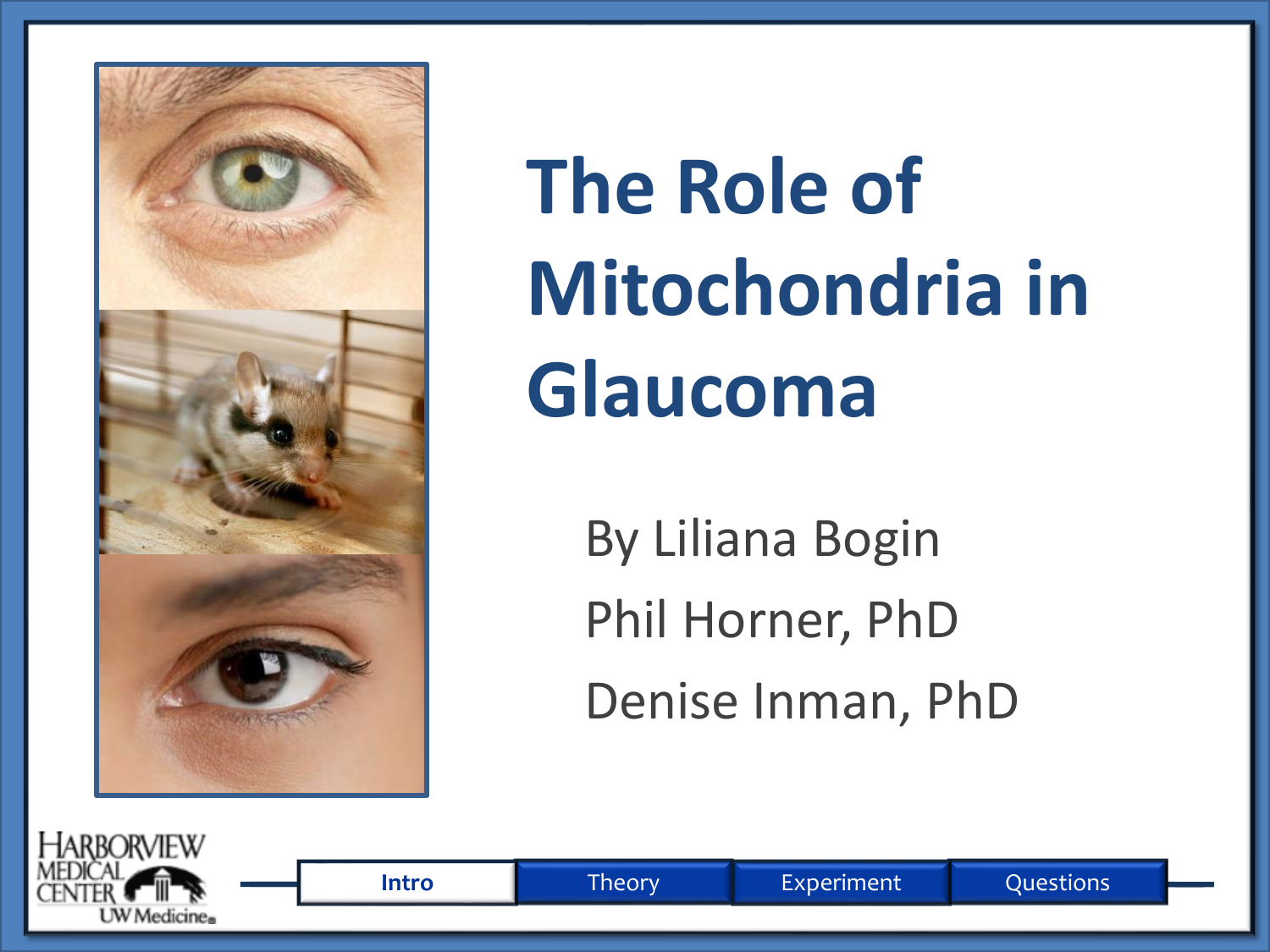#### Theory

Blocked flow of aqueous humor leads to vision loss

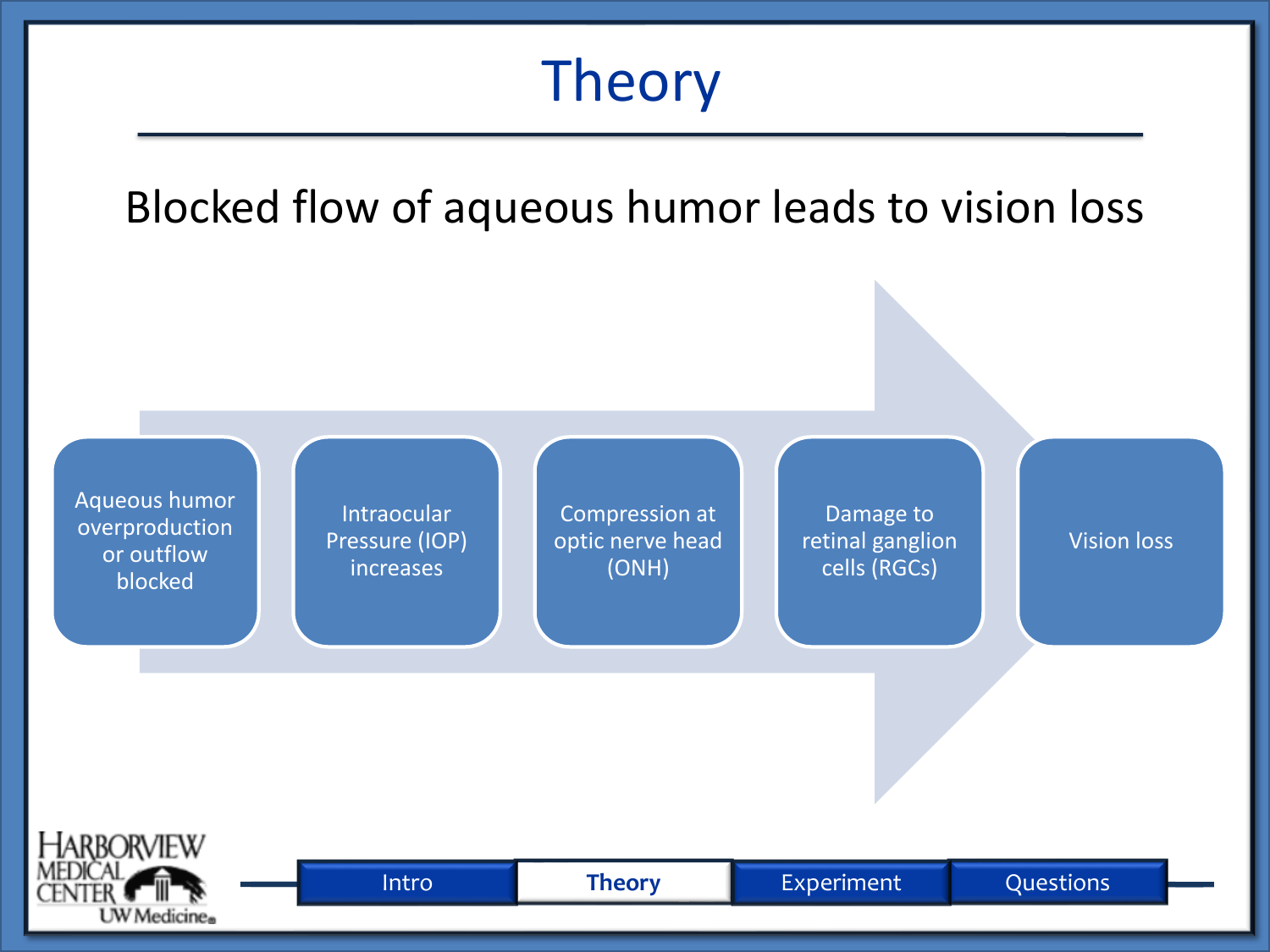#### Theory

#### Blocked flow of aqueous humor leads to vision loss

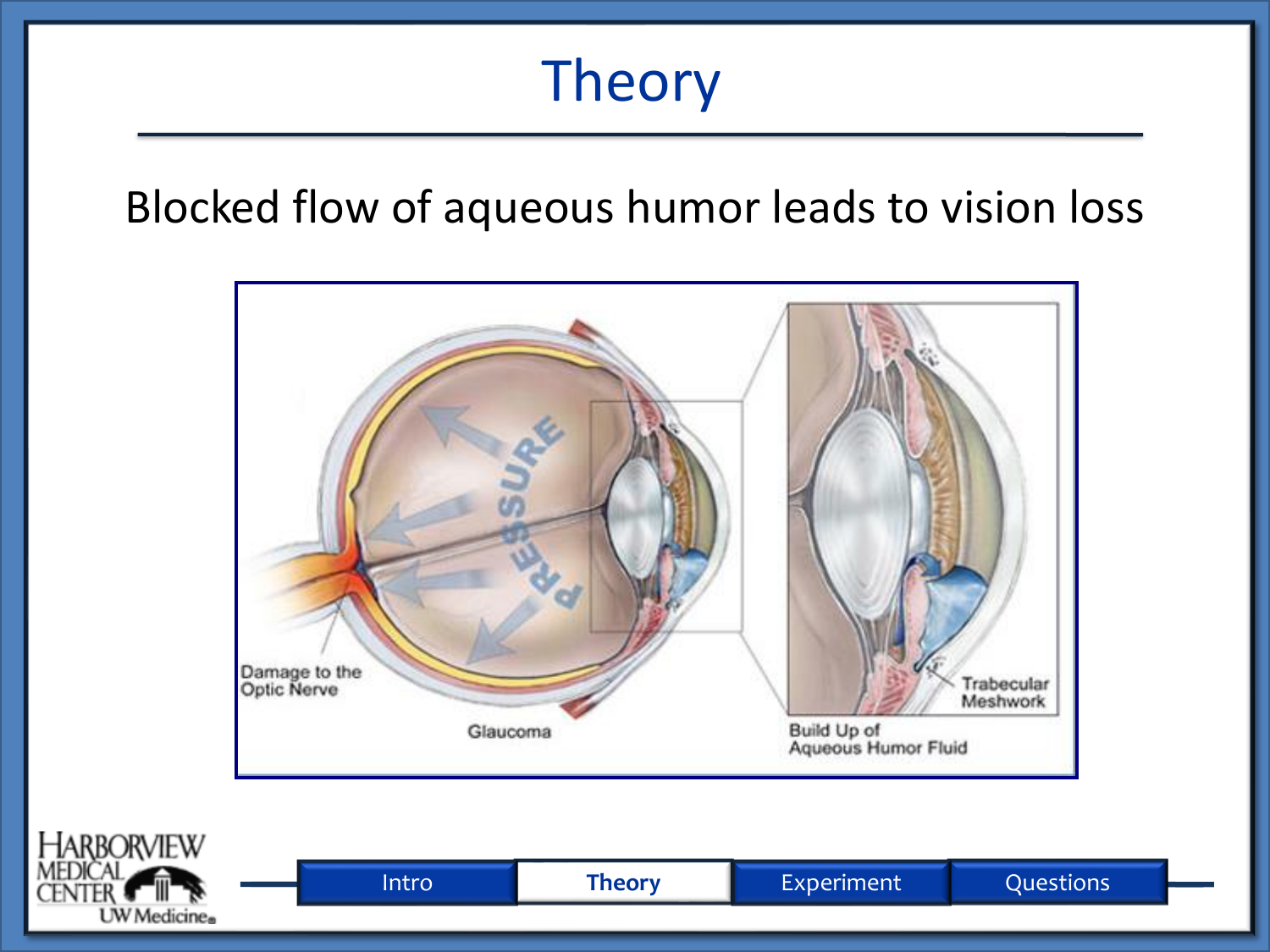## Model Glaucoma in Mice:



**LW** Medicine.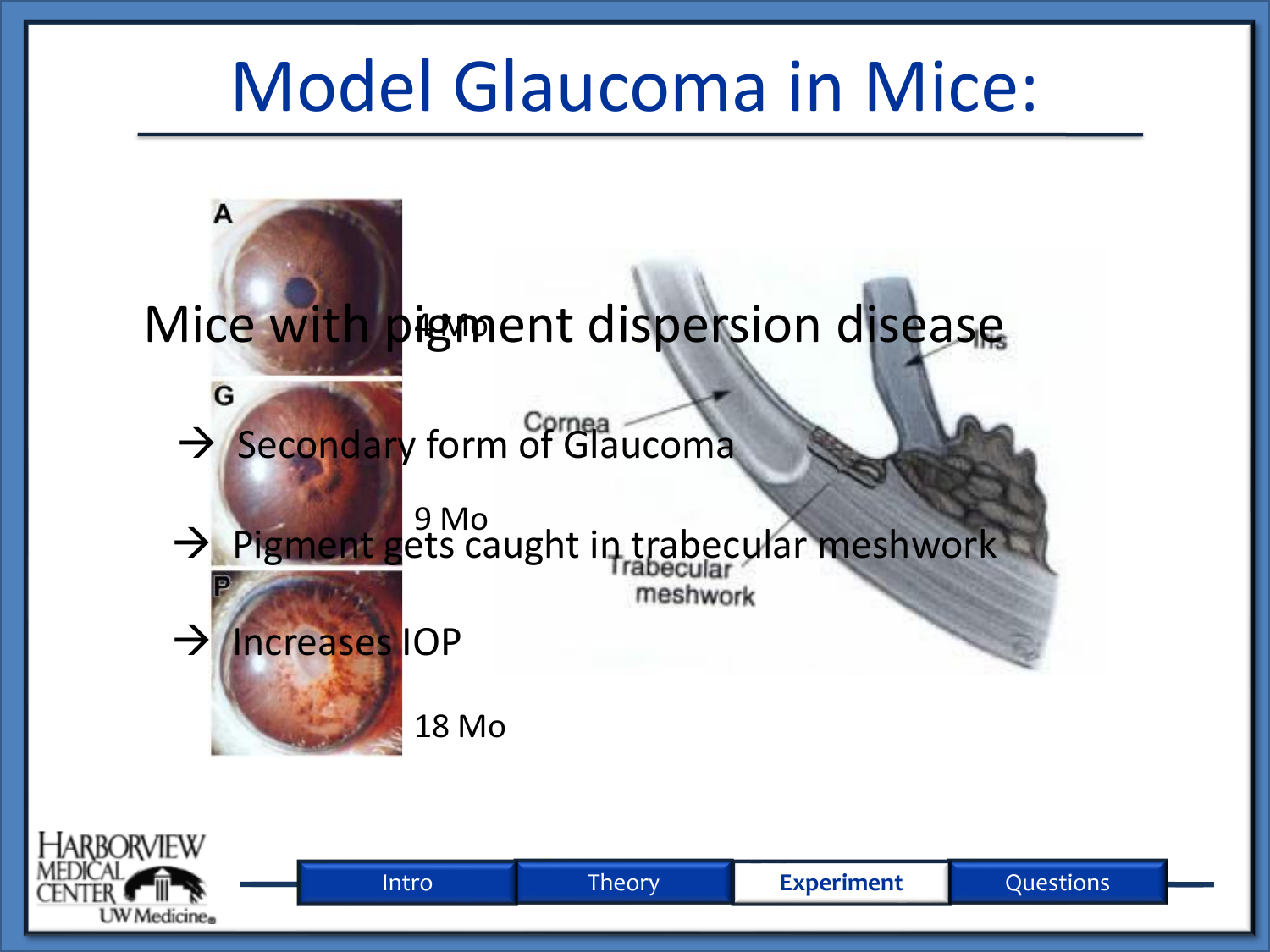## Axons

- RGC axons form optic nerve
- Axon conduction is lost early with Glaucoma. This is seen in tests when high energy input leads to low potential vision.
- This leads to the question: *Is the axon the source of the problem?*
- Axons are simply made up of neurofilaments, mitochondria, and other organelle traffic.
- *Are mitochondria the problem in the axons?*



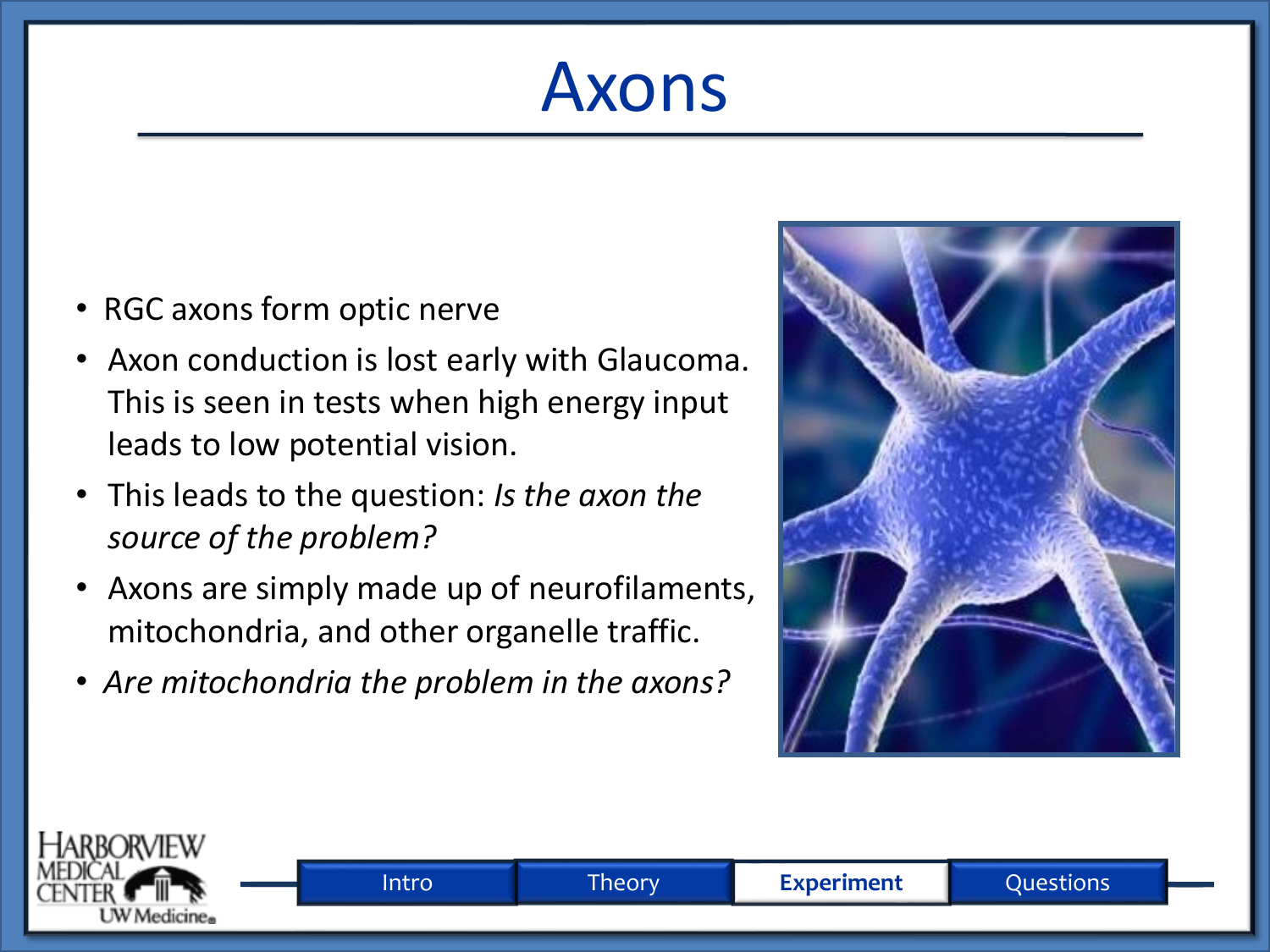# Role of Mitochondria

Mitochondria produce ATP which creates the energy in axons.

This energy is used to open and close the ion channels which allow transmissions through the nerve, which is the signaling for vision.



Intro Theory **Experiment** Questions

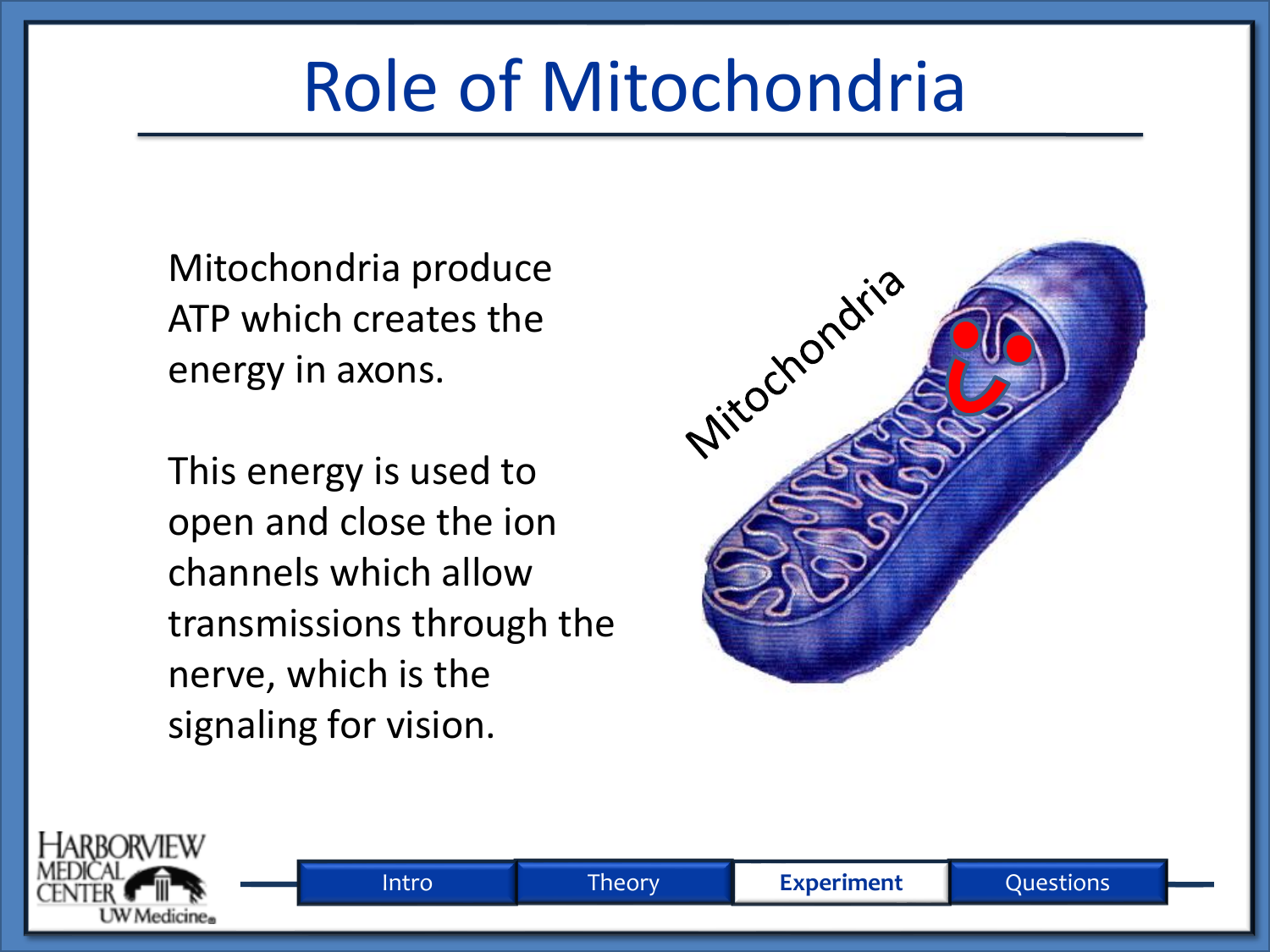### Optic Nerve Analysis of Mitochondria

#### **Measure**

- 1. Length
- 2. Width
- 3. Distance from myelin
- 4. Distance to neighbor



#### **Goal**: Determine health of mitochondria through examination of cristae and membrane

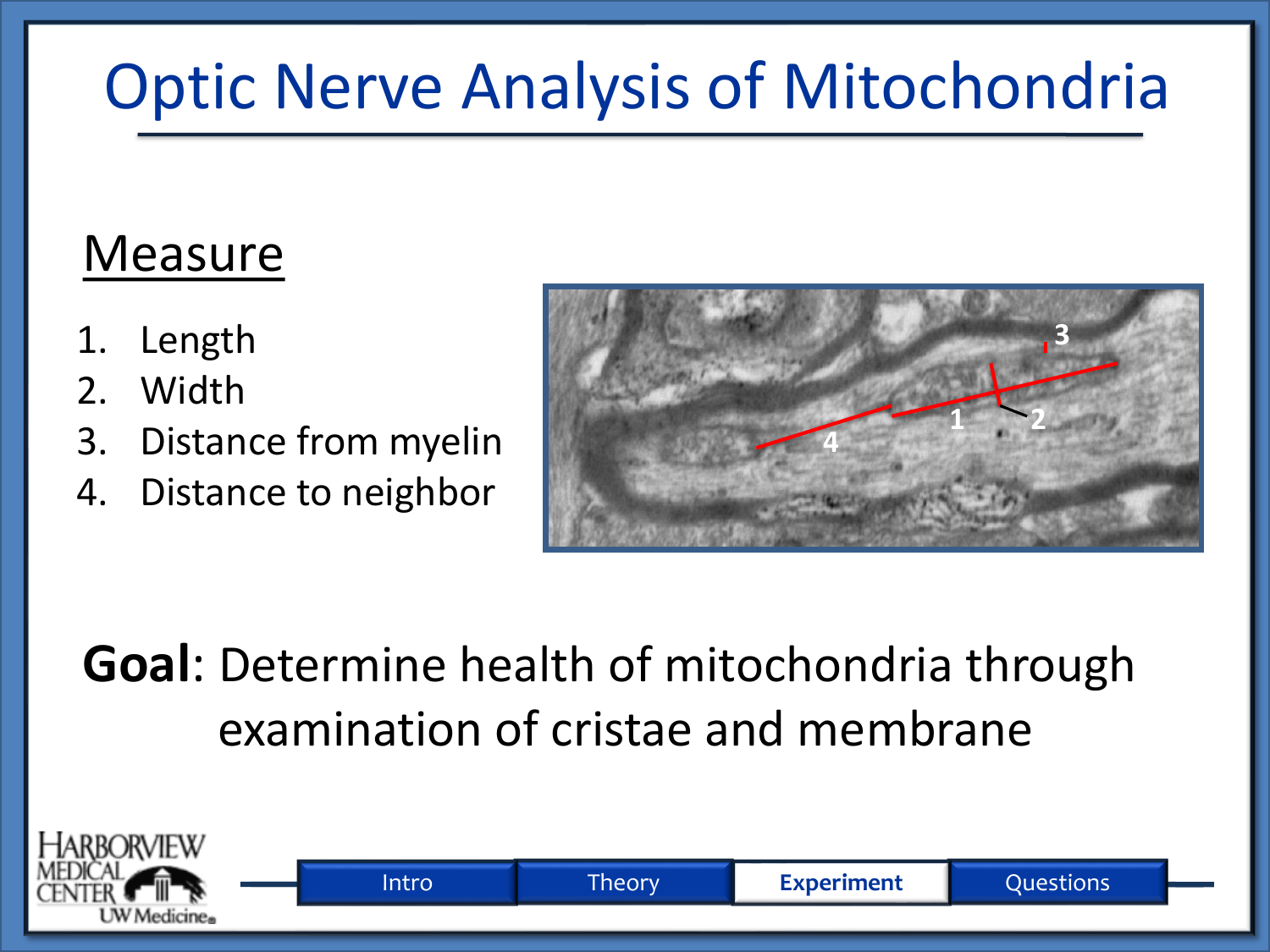# Findings



e and itochondria in ucoma, which with the low

hents are  $\log$  understand  $\dagger$ ia are the problem or a of glaucoma.